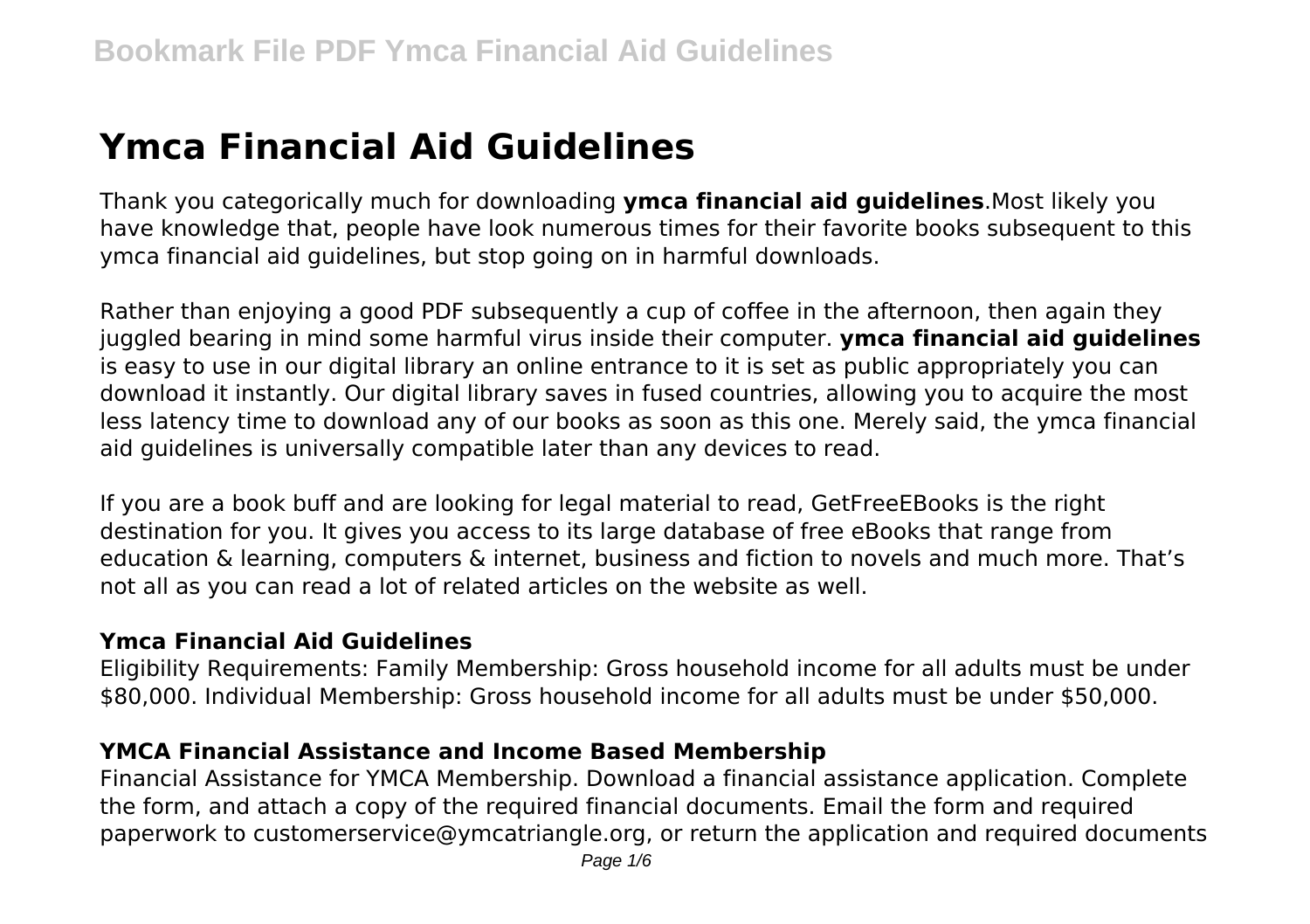to your YMCA.

# **Financial Assistance for Membership | YMCA of the Triangle**

YMCA Facility Percentage to Capacity as of 11am: YMCA Alexandria - 17% • YMCA Arlington - 3% • YMCA Fairfax County Reston - 21% • YMCA Bethesda Chevy-Chase - 13% • YMCA Silver Spring - Awaiting Update • YMCA Anthony Bowen - 27%

# **Financial Assistance for YMCA Membership | YMCA DC**

Ymca Financial Aid Guidelines This is likewise one of the factors by obtaining the soft documents of this ymca financial aid guidelines by online. You might not require more mature to spend to go to the book inauguration as well as search for them. In some cases, you likewise complete not discover the proclamation ymca financial aid guidelines ...

#### **Ymca Financial Aid Guidelines - indivisiblesomerville.org**

Financial assistance is available for those needing assistance in paying for the full cost of a YMCA program or membership. Eligibility requirements may apply. Scholarships and assistance are available through the YMCA of Metro Atlanta and Childcare and Parents Services (CAPS). Check your local Y to see if the CAPS program is accepted.

# **Learn more about financial assistance available at the YMCA.**

The YMCA of Greater Omaha's Financial Assistance Program provides families in need with financial support to participate in the Y's membership and program activities. How is the financial assistance amount be determined? We have a sliding fee scale, ...

# **Financial Assistance | YMCA of Greater Omaha**

Financial Assistance. FREE Trial Membership Pass. Corporate Wellness. Employees. Contact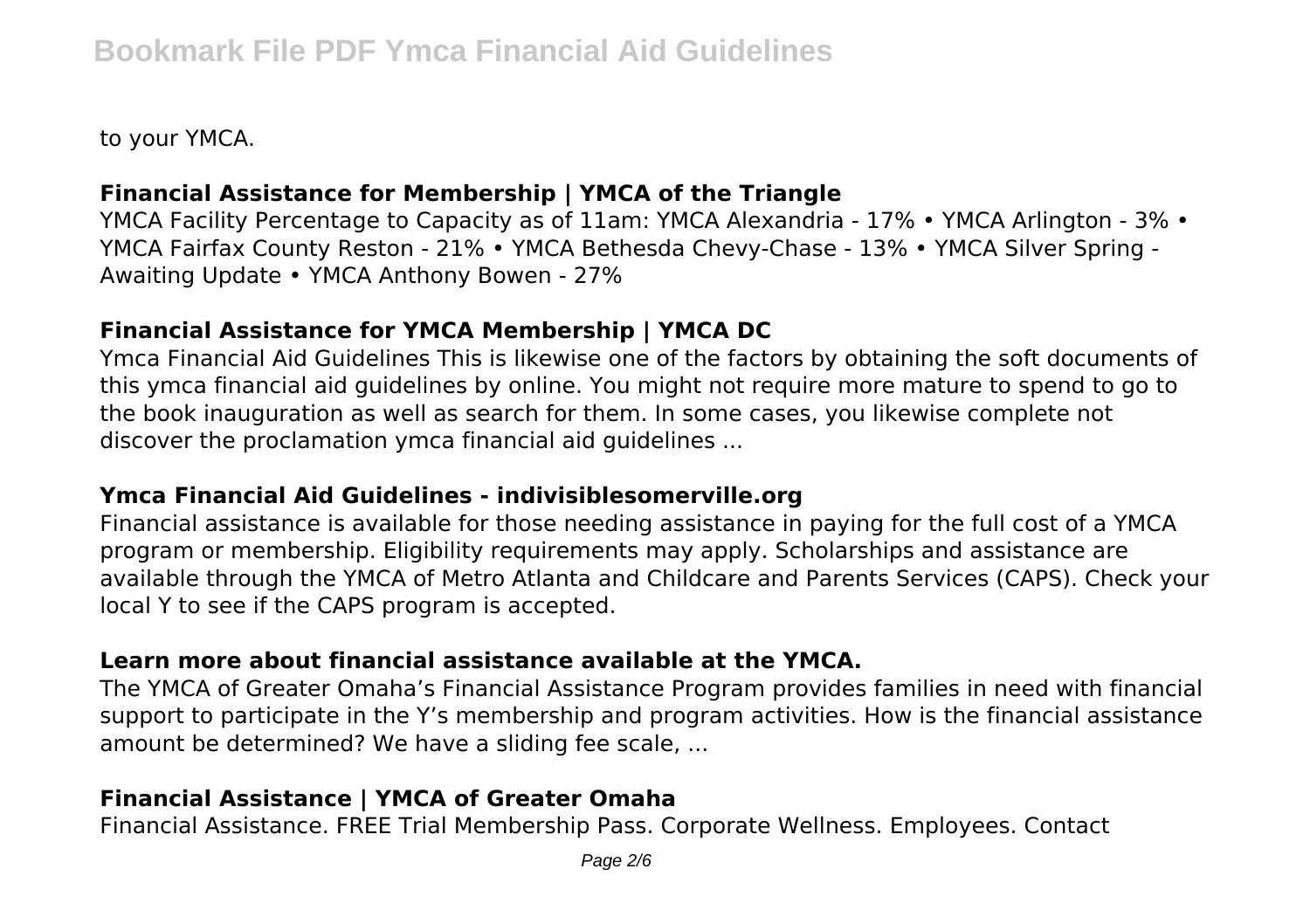Corporate Wellness. Employers. Contact Corporate Wellness. Terms and Conditions. Member Guide. Getting started. Guest passes. Amenity guidelines. Age guidelines. Schedules. Managing your membership. About the YMCA of the North. Membership policies. Military ...

#### **Financial Assistance | YMCA of the North**

Because the demand for financial assistance is great, the YMCA must follow the eligibility guidelines. Scholarships will be awarded on a first come, first serve basis, subject to available resources. The YMCA reserves the right to adjust scholarships as needed during any given calendar year. Notice will be provided when adjustments will be made.

#### **Financial Assistance – GA Mountains YMCA**

Our program is tied to the Federal Poverty Guidelines and offers a range of assistance to fit the financial situation of our community. Getting Started Prospective members must complete the Greater Philadelphia YMCA's Financial Assistance Application in order for the GPYMCA to determine the percent of financial assistance available.

#### **Financial Assistance Program - Greater Philadelphia YMCA**

YMCA Policies Financial Assistance Policy YMCA of Montgomery programs and activities are designed to benefit persons of all backgrounds, and fees are based on the cost of providing each program. While participants are expected to pay their fair share, when financial assistance dollars are available, the YMCA will assist any individual or family that wants …

# **Financial Assistance Returns Policy - YMCA of Greater ...**

Financial Assistance. OUR PROMISE. That no one is turned away from the YMCA due to an inability to pay. Fill out an application, or stop by one of our membership desks.All applications are confidential.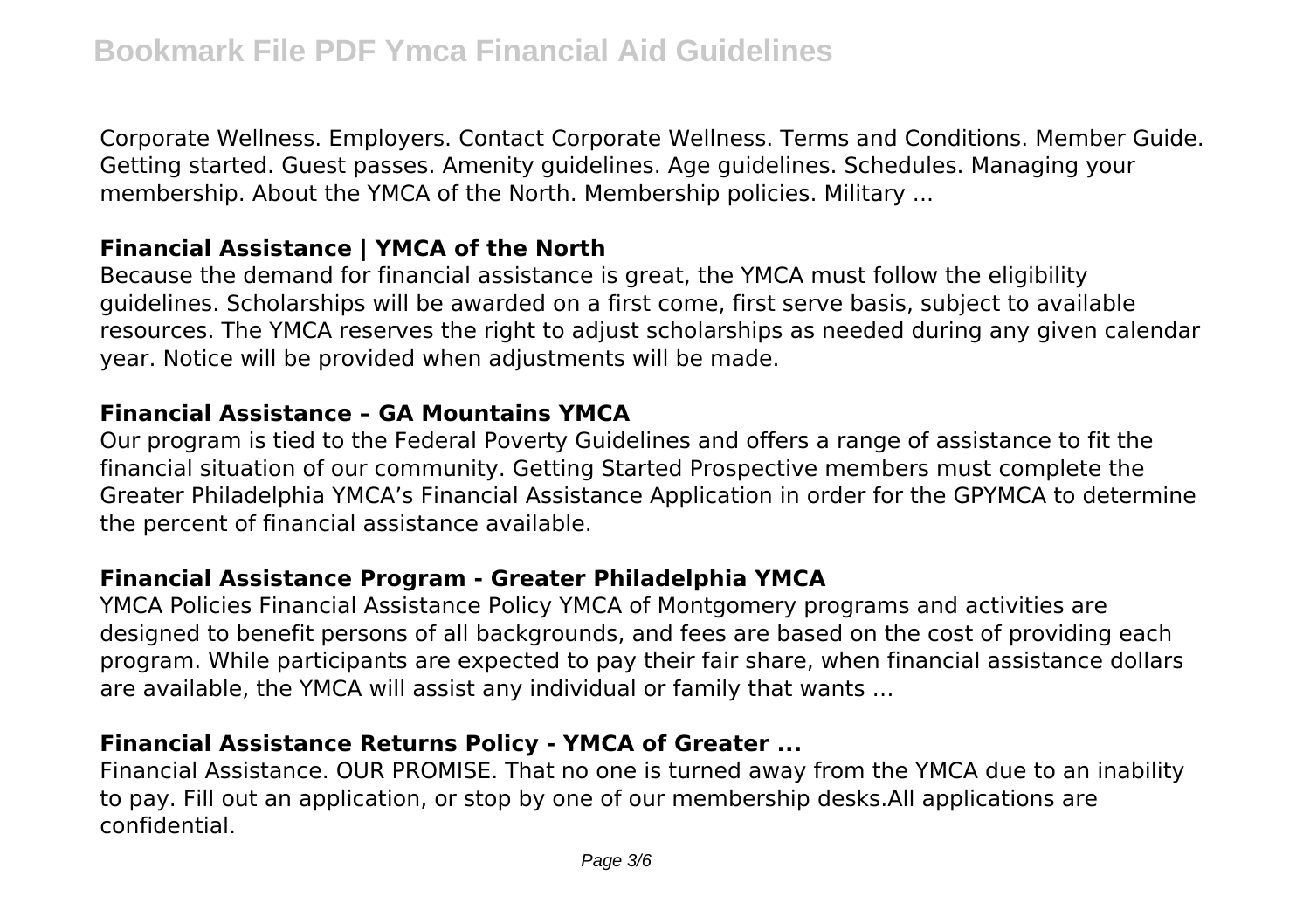#### **Financial Assistance - YMCA of Central Stark County**

YMCA members can feel confident knowing that they are a part of an organization that cares greatly for the well-being of all people, and is committed to youth development, healthy living and social responsibility. HOW TO APPLY FOR FINANCIAL ASSISTANCE. To apply for a Membership for All membership, simply complete the application form.

# **Financial Assistance | YMCA of Central Ohio**

Thanks to funds from our Annual We Build People Campaign, the YMCA of the Triangle provides financial assistance for children, teens, adults and families who cannot afford the full cost of YMCA programs.. We use a sliding fee scale based on total household income and the number of household members. We require supporting documentation to verify household size and income, and we consider ...

#### **Financial Assistance for YMCA Programs | YMCA of the Triangle**

Financial assistance is available to almost anyone, and it is based on number of household members, family income, and the availability of YMCA grants and funds. The aid is always provided on a fair and open basis and is in accordance with our donors' wishes and other cash grants provided to the YMCA.

# **Financial Assistance | Join the YMCA | YMCA of Greater ...**

Giving back is a core part of our mission. That's what makes the Capital District YMCA so unique. We actively work to ensure that membership is available for everyone, regardless of your individual financial situation. Membership starts today. Your membership in the Capital District YMCA begins today.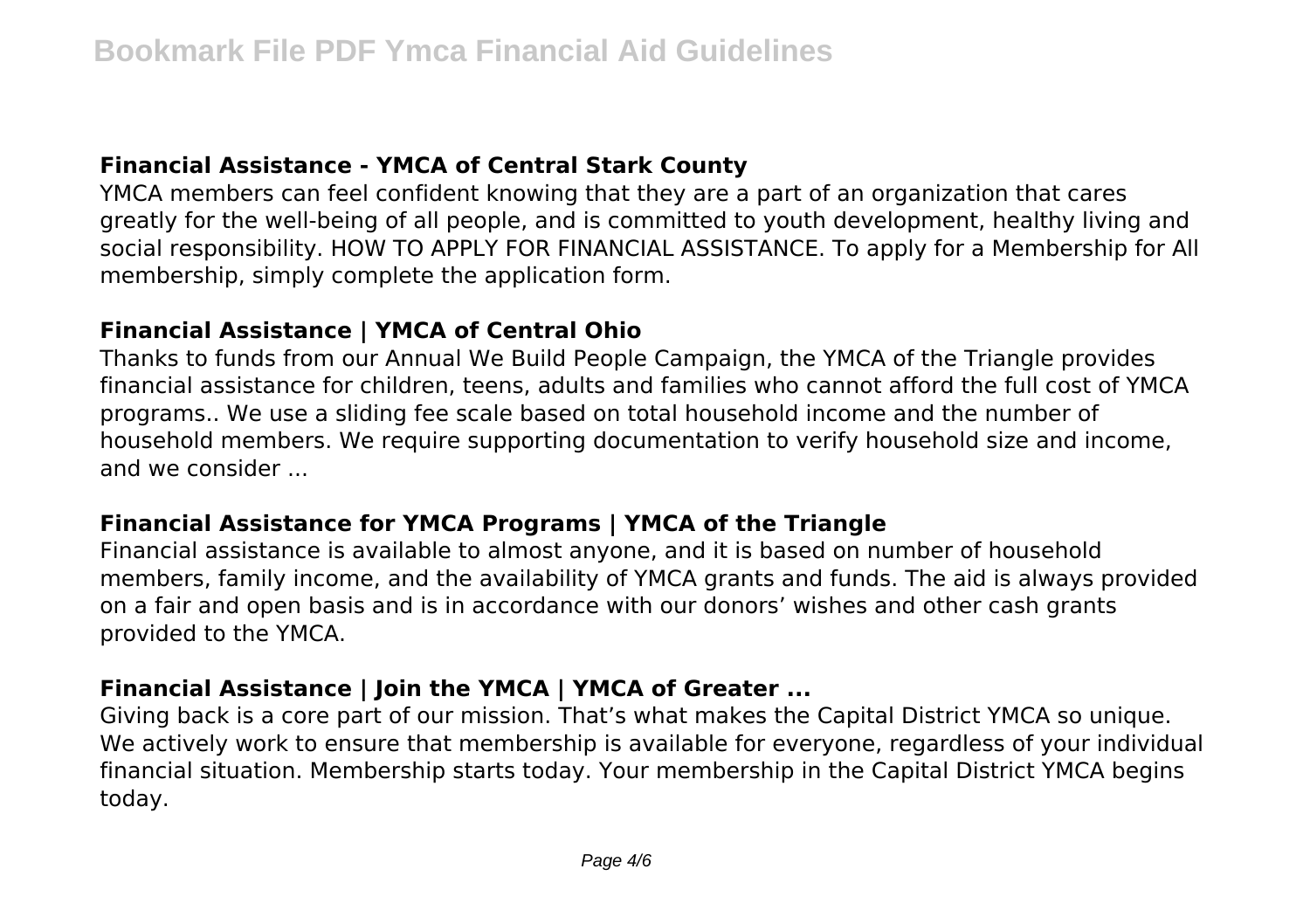# **Financial Assistance - Capital District YMCA**

To be eligible for financial assistance, applicants must work or reside in the YMCA of Greater Houston service area and meet household/yearly income requirements. The YMCA believes a strong sense of ownership is developed if the recipient contributes to the cost of their YMCA involvement; therefore, applicants will be asked to pay some portion of the fees.

#### **Financial Assistance | YMCA of Greater Houston**

How the Financial Assistance Program works. Financial Assistance is granted on available resources. We use a sliding fee scale that is based on total household income, number of dependents, and special needs or circumstances to help determine the amount of assistance given. Financial Assistance is provided on a one-year basis.

#### **Financial Assistance - YMCA of Greater Rochester**

Applicants must work or reside in the YMCA branch service area. Assistance will be granted on the basis of financial need. The YMCA believes a strong sense of ownership and pride is developed if the recipient has contributed to the cost of their YMCA involvement; therefore, applicants will be asked to pay some portion of the fees.

# **The YMCA of Rock River Valley - Financial Assistance**

Financial Assistance. The South Shore YMCA is a non-profit, charitable organization committed to helping people to become their better selves – in spirit, mind and body. We strive to serve the entire community by providing financial assistance for programs and membership based on individual need.